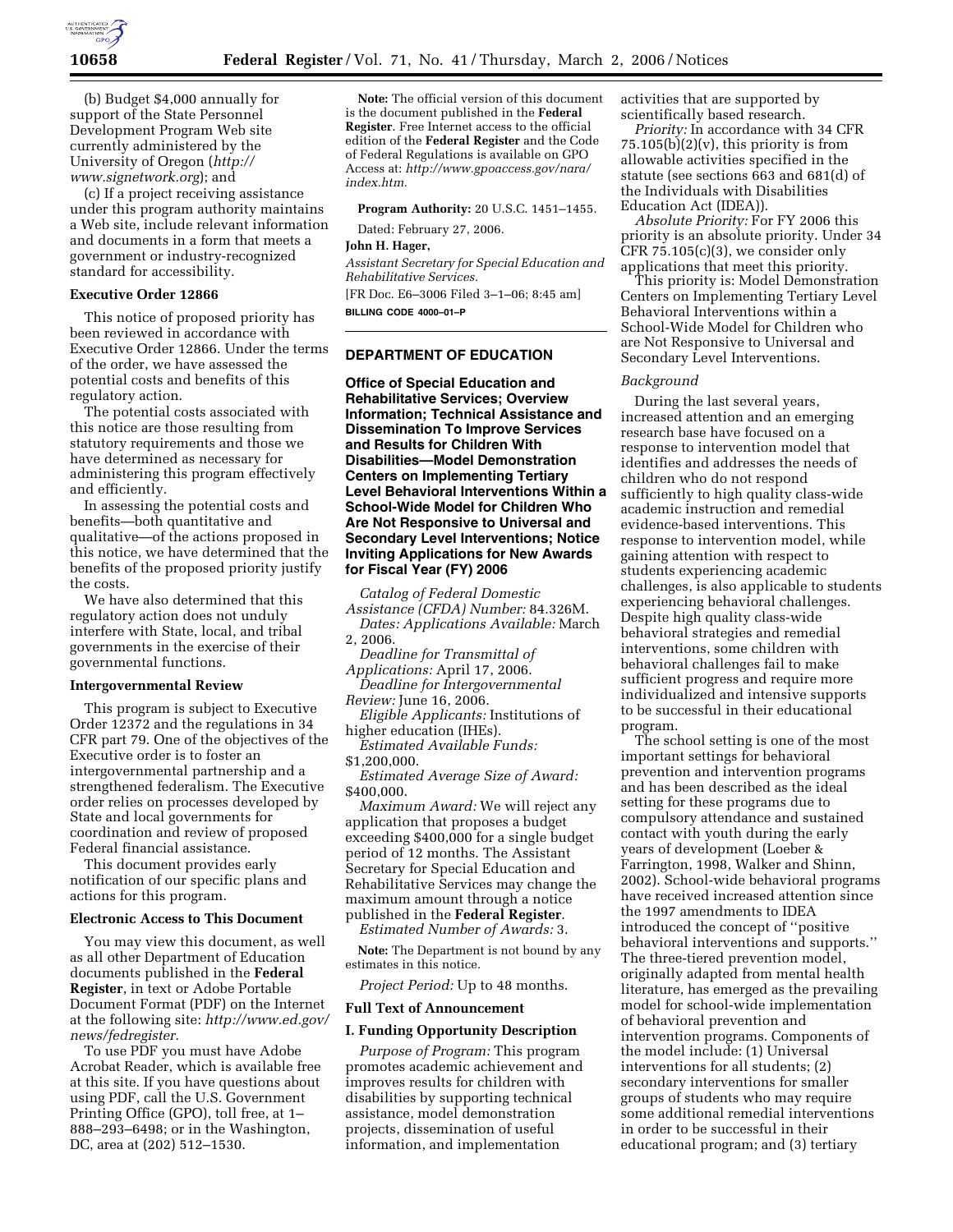level interventions for those students who, despite a high quality universal program and subsequent evidence-based secondary interventions, fail to make substantial progress without the implementation of individualized, intensive interventions. Assessment of progress throughout the multi-level tiers of support is based on a student's response to interventions.

Currently, approximately one percent of all children who receive services under IDEA are children with emotional disturbances (ED). Students with ED are identified later than students with other disabilities, with the earliest identifications generally occurring at age nine (National Longitudinal Transition Study of Youth II). With evidence documenting the reduced effects of interventions that are implemented after antisocial and aggressive behaviors have persisted, early intervention is critical to mitigate and possibly reverse these negative behavioral trajectories (Webster-Stratton & Hammond, 1997 and Campbell, 1995). Young children who demonstrate significant, intractable, behavioral challenges and who do not respond sufficiently to universal or secondary interventions will need comprehensive tertiary level interventions to prevent extremely bleak outcomes both for the individual and society as a whole (Sprague, *et al.*, 2001).

In the 1987 National Longitudinal Transition Study of Youth, students with ED had the poorest outcomes of all students with disabilities. Unfortunately, these outcomes persisted in a follow-up study conducted ten years later (SRI, 2004). Negative outcomes included: Poor grades, dropping out, arrest, teenage pregnancy, and unemployment. Students with ED, in spite of their average to above average intelligence, are significantly more likely than students without ED to experience academic problems. These academic problems may become more significant for children who do not respond to universal efforts and secondary interventions and, due to their behavior problems, these children are frequently removed from instructional environments. For these students with intractable behavioral challenges, tertiary level interventions are critical to enable them to participate in the educational system.

Tertiary interventions are designed to focus on the needs of individuals who exhibit patterns of significant problem behavior that is dangerous or highly disruptive, impedes learning, or results in social or educational exclusion. Tertiary interventions are most effective when they are nested within a multi-

tiered school-wide model. The goal of tertiary interventions is to diminish problem behavior and to increase the student's adaptive skills, access to instruction, and opportunities for an enhanced quality of life. Due to the complexity and intensity of behaviors targeted for intervention at this level and based on the individualized nature of the interventions implemented, a functional behavior assessment (FBA) is a necessary tool to assist educators in determining the most appropriate interventions designed to meet the student's specific needs.

An FBA is an evidence-based method of assessment that uses direct observation to develop hypothesis statements for behavior support plans and uses a comprehensive approach to identify antecedents and consequences that will help control problem behavior and to develop appropriate interventions (Horner, 1994). It provides data regarding the student's behavior and potential intervention strategies and assists educators in focusing on modifications that can be made to the environment to effect change in the student (Crone, Horner, & Hawken, 2004). Behavioral interventions based on FBAs are also three times more likely than those not based on FBAs to be effective in reducing problem behaviors and encouraging more appropriate behaviors (Carr, Turnbull, et al., 2001). Implementation of interventions that are effective in reducing problem behaviors likely will increase the student's exposure to instructional environments and result in improved achievement and more positive life outcomes.

## *Priority*

The purpose of this priority is to support three (3) centers, each of which is to develop a behavioral model that incorporates scientific evidence-based, tertiary level interventions within a school-wide behavior model for students in elementary and middle school, in regular and special education classrooms. Each Center's model must apply and test research findings in typical settings where children with disabilities receive services to determine the services' usefulness, effectiveness, and general applicability to these typical settings. To meet this priority, a Center must design and implement a model that: (1) Targets the group of children who have not been responsive to universal behavioral strategies or secondary evidence-based interventions that have been shown to be effective based on scientific research and who require intensive and individualized behavioral interventions at the tertiary level; (2) is based on evidence-based

practices, strategies, and interventions; (3) includes a process for the collection, analysis, and use of data for decision making; and (4) includes a professional development strategy. A Center's model must have the same critical components across different school levels but these components may be implemented slightly differently based on the age of the students.

Each Center must establish its model in at least three sites. A site must consist of, at a minimum, one elementary school and one middle school, and may include a pre-school or high school setting.

In order to be considered for funding under this priority, an IHE must demonstrate that the key staff responsible for implementing the model have expertise in the full continuum of school-wide behavioral interventions universal, secondary, and tertiary which may be demonstrated by having refereed publications on this topic or federally supported grants addressing this area. Key staff must also have demonstrated success implementing behavioral interventions and models in typical settings. In addition, the IHE must establish a partnership with a local educational agency (LEA) to facilitate the implementation of the model in school settings and increase the likelihood that school personnel will develop sufficient expertise in order to sustain the model after project completion.

Each Center must coordinate with the Model Demonstration Coordination Center (MDCC), a separate center funded by the Department's Office of Special Education Programs (OSEP) that is responsible for coordinating implementation and analyzing data to determine the effectiveness of the tertiary level intervention models. In 2005, OSEP awarded funds, through a contract, for the establishment of the MDCC. The MDCC is developing a data coordination plan and cross site data collection instruments, and will generate common evaluation questions, synthesize and analyze data collection, monitor fidelity of implementation, ensure reliability of data, and foster dissemination of information.

The start date for the projects funded under this competition is expected to be January 1, 2007. A meeting of all Centers funded under this priority as well as the MDCC will be held one month after the awards are made. The purpose of this meeting is to review and, as necessary, modify proposals and discuss collaboration among the Centers and the MDCC.

An applicant must describe, in its application—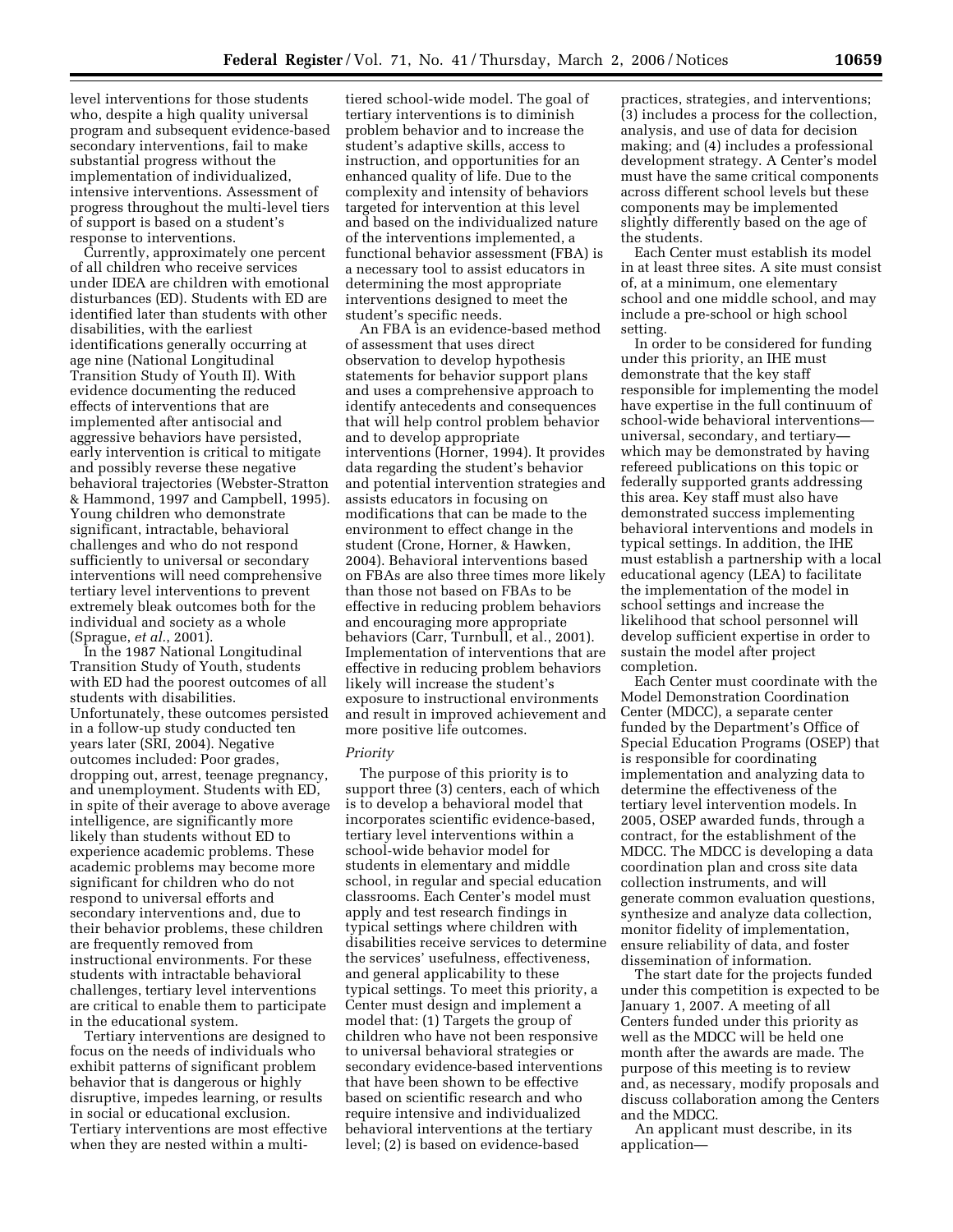(a) The sites where the model will be implemented and the methods used to recruit and select sites, including documentation of the implementation and fidelity of evidence-based universal and secondary practices and interventions and a reliable, effective process for determining which students have not responded to universal and secondary interventions and therefore require tertiary level interventions;

(b) The proposed model and the supporting evidence for the model as a whole or for the critical components that are included within the model; and

(c) The knowledge, experience, and capabilities of the key staff who will be responsible for the implementation of tertiary level interventions and the model.

To meet the requirements of this priority, each Center, at a minimum, must—

(1) Implement a model and a data collection plan that includes: a selection or screening procedure for children who are not responsive to universal or secondary level interventions, a method for linking interventions to problem behaviors, a detailed description of critical elements of the model, a process for collecting, evaluating and formulating decisions based on individual student and systems (*i.e.*, class, school, district) data, and a description of the system variables required to implement and sustain the model;

(2) Provide and document initial and continuing professional development to administrators, regular educators, and special educators on the use of tertiary level interventions nested within a school-wide behavior model;

(3) Collect data related to the fidelity of the implementation of the model and describe the methods of fidelity evaluation, as well as how these methods relate to continuing professional development and feedback provided to teachers and administrators;

(4) Identify methods for effectively increasing communication and collaboration among parents, community agencies, and school/Center staff;

(5) Collaborate with the other Centers funded under this competition and the MDCC in order to determine a plan for evaluating the impact of these models on children's behavior and academic progress and outcomes;

(6) Develop regular communication with OSEP's National Center on Positive Behavioral Supports and OSEP's other funded centers, as appropriate, to share information regarding topics such as successful strategies and less successful

approaches for implementing behavioral interventions in schools;

(7) Develop strategies for the dissemination of implementation information, if the model proves to be successful, to specific audiences, including teachers, families, administrators, policymakers, and researchers. These dissemination strategies must involve collaboration with other technical assistance providers including parent centers funded by OSEP, organizations, and researchers;

(8) Prior to developing any new product, whether paper or electronic, submit for approval a proposal describing the content and purpose of the product to the Project Officer to be designated by OSEP and the document review board of OSEP's Dissemination Center;

(9) Budget for the Center's project director to attend a three-day Project Directors' meeting in Washington, DC during each year of the project; and

(10) If a Web site is maintained, format the information and documents on the Web site in a manner that meets a government or industry-recognized standard for accessibility.

*Waiver of Proposed Rulemaking:*  Under the Administrative Procedure Act (APA) (5 U.S.C. 553), the Department generally offers interested parties the opportunity to comment on a proposed priority. However, section 681(d) of IDEA makes the public comment requirements under the APA inapplicable to the priority in this notice.

*Program Authority:* 20 U.S.C. 1463 and 1481(d).

*Applicable Regulations:* The Education Department General Administrative Regulations (EDGAR) in 34 CFR parts 74, 75, 77, 79, 80, 81, 82, 84, 85, 86, 97, 98, and 99.

**Note:** The regulations in 34 CFR part 79 apply to all applicants except federally recognized Indian tribes.

### **II. Award Information**

*Type of Award:* Cooperative agreement.

*Estimated Available Funds:* 

\$1,200,000.

*Estimated Average Size of Award:*  \$400,000.

*Maximum Award:* We will reject any application that proposes a budget exceeding \$400,000 for a single budget period of 12 months. The Assistant Secretary for Special Education and Rehabilitative Services may change the maximum amount through a notice published in the **Federal Register**.

*Estimated Number of Awards:* 3.

**Note:** The Department is not bound by any estimates in this notice.

*Project Period:* Up to 48 months.

### **III. Eligibility Information**

1. *Eligible Applicants:* IHEs.

2. *Cost Sharing or Matching:* This competition does not involve cost sharing or matching.

3. *Other: General Requirements*—(a) The projects funded under this competition must make positive efforts to employ and advance in employment qualified individuals with disabilities (see section 606 of IDEA).

(b) Applicants and grant recipients funded under this competition must involve individuals with disabilities or parents of individuals with disabilities ages birth through 26 in planning, implementing, and evaluating the projects (see section 682(a)(1)(A) of IDEA).

## **IV. Application and Submission Information**

1. *Address to Request Application Package:* Education Publications Center (ED Pubs), P.O. Box 1398, Jessup, MD 20794–1398. Telephone (toll free): 1– 877–433–7827. FAX: (301) 470–1244. If you use a telecommunications device for the deaf (TDD), you may call (toll free): 1–877–576–7734.

You may also contact ED Pubs at its Web site: *http://www.ed.gov/pubs/ edpubs.html* or you may contact ED Pubs at its e-mail address: *edpubs@inet.ed.gov.* 

If you request an application from ED Pubs, be sure to identify this competition as follows: CFDA Number 84.326M.

Individuals with disabilities may obtain a copy of the application package in an alternative format (*e.g.*, Braille, large print, audiotape, or computer diskette) by contacting the Grants and Contracts Services Team listed under **FOR FURTHER INFORMATION CONTACT** in section VII of this notice.

2. *Content and Form of Application Submission:* Requirements concerning the content of an application, together with the forms you must submit, are in the application package for this competition.

*Page Limit:* The application narrative (Part III of the application) is where you, the applicant, address the selection criteria that reviewers use to evaluate your application. You must limit Part III to the equivalent of no more than 70 pages, using the following standards:

• A "page" is  $8.5'' \times 11''$ , on one side only, with 1″ margins at the top, bottom, and both sides.

• Double space (no more than three lines per vertical inch) all text in the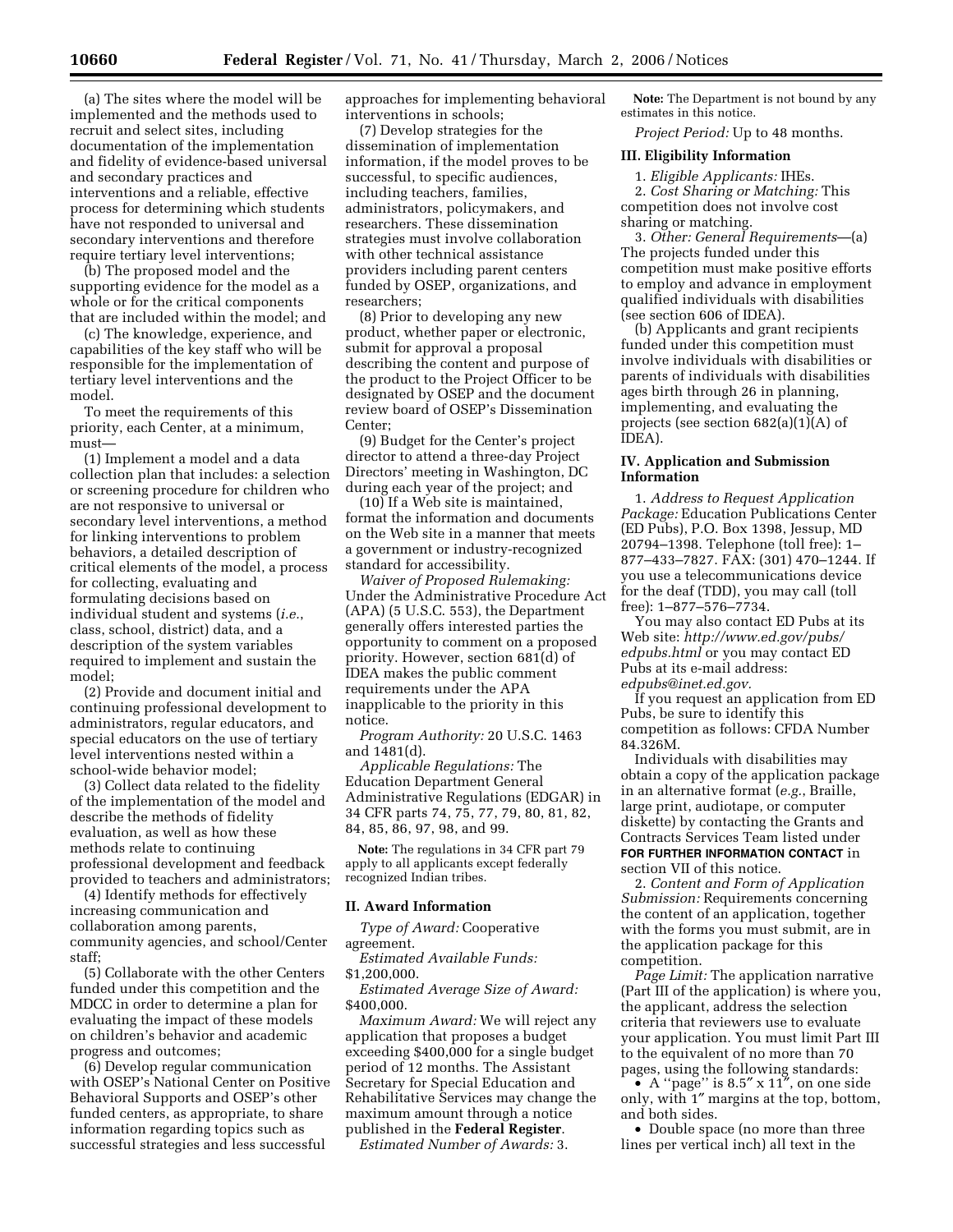application narrative, including titles, headings, footnotes, quotations, references, and captions, as well as all text in charts, tables, figures, and graphs.

• Use a font that is either 12 point or larger or no smaller than 10 pitch (characters per inch).

The page limit does not apply to Part I, the cover sheet; Part II, the budget section, including the narrative budget justification; Part IV, the assurances and certifications; the one-page abstract, the resumes, the bibliography, the references, or the letters of support. However, you must include all of the application narrative in Part III.

We will reject your application if— • You apply these standards and exceed the page limit; or

• You apply other standards and exceed the equivalent of the page limit.

3. *Submission Dates and Times: Applications Available:* March 2, 2006. *Deadline for Transmittal of* 

*Applications:* April 17, 2006.

Applications for grants under this competition may be submitted electronically using the Grants.gov Apply site (Grants.gov), or in paper format by mail or hand delivery. For information (including dates and times) about how to submit your application electronically, or by mail or hand delivery, please refer to section IV. 6. *Other Submission Requirements* in this notice.

We do not consider an application that does not comply with the deadline requirements.

*Deadline for Intergovernmental Review:* June 16, 2006.

4. *Intergovernmental Review:* This program is subject to Executive Order 12372 and the regulations in 34 CFR part 79. Information about Intergovernmental Review of Federal Programs under Executive Order 12372 is in the application package for this competition.

5. *Funding Restrictions:* We reference regulations outlining funding restrictions in the *Applicable Regulations* section of this notice.

6. *Other Submission Requirements:*  Applications for grants under this competition may be submitted electronically or in paper format by mail or hand delivery.

a. *Electronic Submission of Applications.* We have been accepting applications electronically through the Department's e-Application system since FY 2000. In order to expand on those efforts and comply with the President's Management Agenda, we are continuing to participate as a partner in the new government wide Grants.gov Apply site in FY 2006. The Model

Demonstration Centers on Implementing Tertiary Level Behavioral Interventions within a School-Wide Model for Children who are Not Responsive to Universal and Secondary Level Interventions—CFDA Number 84.326M is one of the competitions included in this project. We request your participation in Grants.gov.

If you choose to submit your application electronically, you must use the Grants.gov Apply site at *http:// www.Grants.gov.* Through this site, you will be able to download a copy of the application package, complete it offline, and then upload and submit your application. You may not e-mail an electronic copy of a grant application to us.

You may access the electronic grant application for The Model Demonstration Centers on Implementing Tertiary Level Behavioral Interventions within a School-Wide Model for Children who are Not Responsive to Universal and Secondary Level Interventions at: *http://www.grants.gov.*  You must search for the downloadable application package for this program by the CFDA number. Do not include the CFDA number's alpha suffix in your search.

Please note the following:

• Your participation in Grants.gov is voluntary.

• When you enter the Grants.gov site, you will find information about submitting an application electronically through the site, as well as the hours of operation.

• Applications received by Grants.gov are time and date stamped. Your application must be fully uploaded and submitted, and must be date/time stamped by the Grants.gov system no later than 4:30 p.m., Washington, DC time, on the application deadline date. Except as otherwise noted in this section, we will not consider your application if it is date/time stamped by the Grants.gov system later than 4:30 p.m., Washington, DC time, on the application deadline date. When we retrieve your application from Grants.gov, we will notify you if we are rejecting your application because it was date/time stamped by the Grants.gov system after 4:30 p.m., Washington, DC time, on the application deadline date.

• The amount of time it can take to upload an application will vary depending on a variety of factors including the size of the application and the speed of your Internet connection. Therefore, we strongly recommend that you do not wait until the application deadline date to begin the application process through Grants.gov.

• You should review and follow the Education Submission Procedures for submitting an application through Grants.gov that are included in the application package for this competition to ensure that you submit your application in a timely manner to the Grants.gov system. You can also find the Education Submission Procedures pertaining to Grants.gov at *http://e-Grants.ed.gov/help/Grantsgov SubmissionProcedures.pdf.* 

• To submit your application via Grants.gov, you must complete all of the steps in the Grants.gov registration process (see *http://www.Grants.gov/ GetStarted*). These steps include (1) registering your organization, (2) registering yourself as an Authorized Organization Representative (AOR), and (3) getting authorized as an AOR by your organization. Details on these steps are outlined in the Grants.gov 3-Step Registration Guide (see *http:// www.grants.gov/assets/GrantsgovCo BrandBrochure8X11.pdf*). You also must provide on your application the same D-U-N-S Number used with this registration. Please note that the registration process may take five or more business days to complete, and you must have completed all registration steps to allow you to successfully submit an application via Grants.gov.

• You will not receive additional point value because you submit your application in electronic format, nor will we penalize you if you submit your application in paper format.

• You may submit all documents electronically, including all information typically included on the Application for Federal Education Assistance (ED 424), Budget Information—Non-Construction Programs (ED 524), and all necessary assurances and certifications. If you choose to submit your application electronically, you must attach any narrative sections of your application as files in a .DOC (document), .RTF (rich text), or .PDF (Portable Document) format. If you upload a file type other than the three file types specified above or submit a password protected file, we will not review that material.

• Your electronic application must comply with any page limit requirements described in this notice.

• After you electronically submit your application, you will receive an automatic acknowledgment from Grants.gov that contains a Grants.gov tracking number. The Department will retrieve your application from Grants.gov and send you a second confirmation by e-mail that will include a PR/Award number (an ED-specified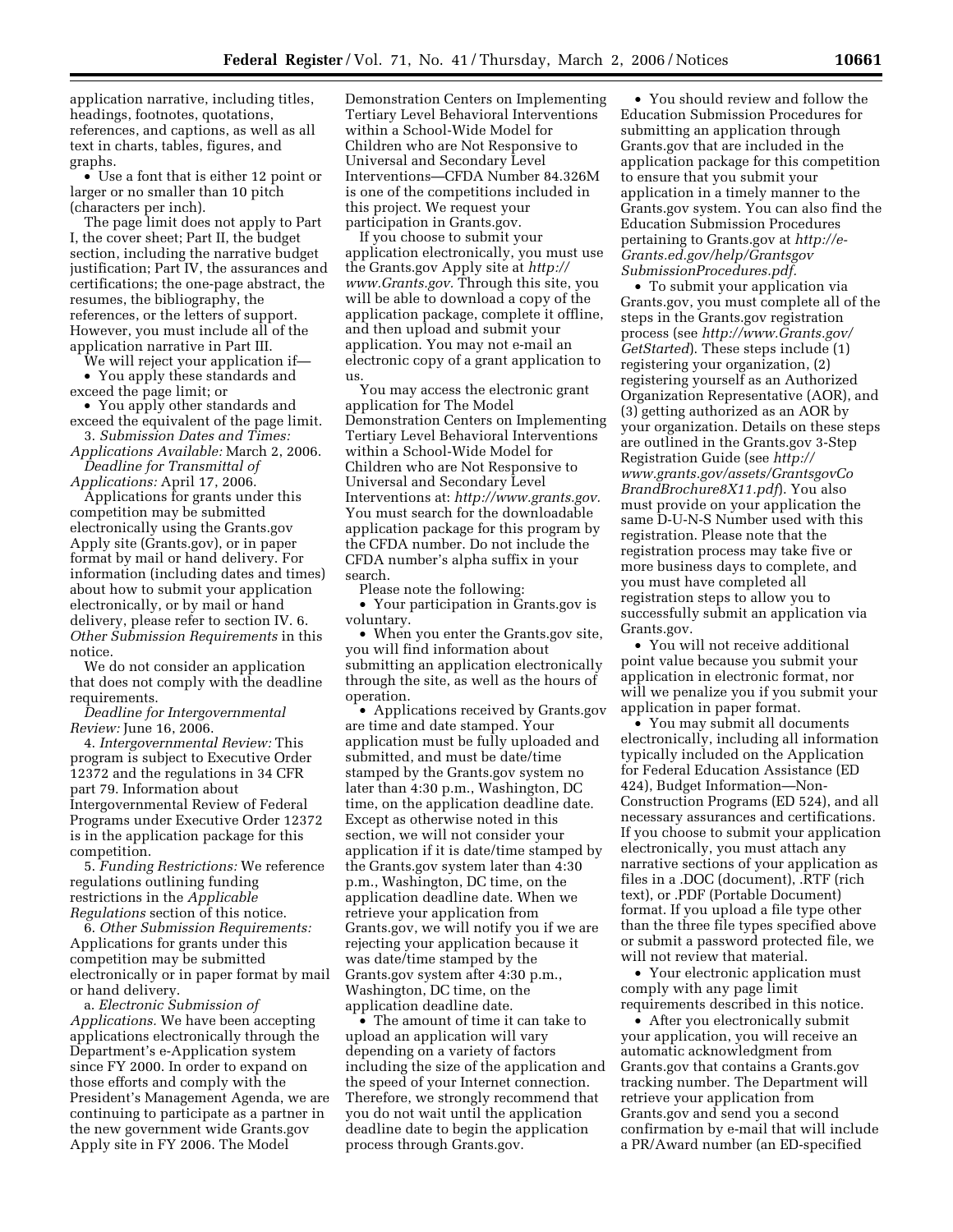identifying number unique to your application).

• We may request that you provide us original signatures on forms at a later date.

## *Application Deadline Date Extension in Case of System Unavailability*

If you are prevented from electronically submitting your application on the application deadline date because of technical problems with the Grants.gov system, we will grant you an extension until 4:30 p.m., Washington, DC time, the following business day to enable you to transmit your application electronically, or by hand delivery. You also may mail your application by following the mailing instructions as described elsewhere in this notice. If you submit an application after 4:30 p.m., Washington, DC time, on the deadline date, please contact the person listed elsewhere in this notice under **FOR FURTHER INFORMATION CONTACT**, and provide an explanation of the technical problem you experienced with Grants.gov, along with the Grants.gov Support Desk Case Number (if available). We will accept your application if we can confirm that a technical problem occurred with the Grants.gov system and that that problem affected your ability to submit your application by 4:30 p.m., Washington, DC time, on the application deadline date. The Department will contact you after a determination is made on whether your application will be accepted.

**Note:** Extensions referred to in this section apply only to the unavailability of or technical problems with the Grants.gov system. We will not grant you an extension if you failed to fully register to submit your application to Grants.gov before the deadline date and time or if the technical problem you experienced is unrelated to the Grants.gov system.

b. *Submission of Paper Applications by Mail.* If you submit your application in paper format by mail (through the U.S. Postal Service or a commercial carrier), you must mail the original and two copies of your application, on or before the application deadline date, to the Department at the applicable following address:

*By mail through the U.S. Postal Service:* U.S. Department of Education, Application Control Center, Attention: (CFDA Number 84.326M), 400 Maryland Avenue, SW., Washington, DC 20202– 4260; or

*By mail through a commercial carrier:*  U.S. Department of Education, Application Control Center—Stop 4260, Attention: (CFDA Number 84.326M),

7100 Old Landover Road, Landover, MD 20785–1506.

Regardless of which address you use, you must show proof of mailing consisting of one of the following:

(1) A legibly dated U.S. Postal Service postmark,

(2) A legible mail receipt with the date of mailing stamped by the U.S. Postal Service,

(3) A dated shipping label, invoice, or receipt from a commercial carrier, or

(4) Any other proof of mailing acceptable to the Secretary of the U.S. Department of Education.

If you mail your application through the U.S. Postal Service, we do not accept either of the following as proof of mailing:

(1) A private metered postmark, or

(2) A mail receipt that is not dated by the U.S. Postal Service.

If your application is postmarked after the application deadline date, we will not consider your application.

**Note:** The U.S. Postal Service does not uniformly provide a dated postmark. Before relying on this method, you should check with your local post office.

c. *Submission of Paper Applications by Hand Delivery*. If you submit your application in paper format by hand delivery, you (or a courier service) must deliver the original and two copies of your application by hand, on or before the application deadline date, to the Department at the following address: U.S. Department of Education, Application Control Center, Attention: (CFDA Number 84.326M), 550 12th Street, SW., Room 7041, Potomac Center Plaza, Washington, DC 20202–4260.

The Application Control Center accepts hand deliveries daily between 8 a.m. and 4:30 p.m., Washington, DC time, except Saturdays, Sundays and Federal holidays.

*Note for Mail or Hand Delivery of Paper Applications:* If you mail or hand deliver your application to the Department:

(1) You must indicate on the envelope and—if not provided by the Department—in Item 4 of ED 424 the CFDA number—and suffix letter, if any—of the competition under which you are submitting your application.

(2) The Application Control Center will mail a grant application receipt acknowledgment to you. If you do not receive the grant application receipt acknowledgment within 15 business days from the application deadline date, you should call the U.S. Department of Education Application Control Center at (202) 245–6288.

# **V. Application Review Information**

*Selection Criteria:* The selection criteria for this competition are from 34 CFR 75.210 and are listed in the application package.

### **VI. Award Administration Information**

1. *Award Notices:* If your application is successful, we notify your U.S. Representative and U.S. Senators and send you a Grant Award Notification (GAN). We may also notify you informally.

If your application is not evaluated or not selected for funding, we notify you.

2. *Administrative and National Policy Requirements:* We identify administrative and national policy requirements in the application package and reference these and other requirements in the *Applicable Regulations* section of this notice.

We reference the regulations outlining the terms and conditions of an award in the *Applicable Regulations* section of this notice and include these and other specific conditions in the GAN. The GAN also incorporates your approved application as part of your binding commitments under the grant.

3. *Reporting:* At the end of your project period, you must submit a final performance report, including financial information, as directed by the Secretary. If you receive a multi-year award, you must submit an annual performance report that provides the most current performance and financial expenditure information as specified by the Secretary in 34 CFR 75.118.

4. *Performance Measures:* Under the Government Performance and Results Act (GPRA), the Department has developed measures that will yield information on various aspects of the Technical Assistance and Dissemination to Improve Services and Results for Children with Disabilities program. These measures focus on: The extent to which projects provide high quality products and services, the relevance of project products and services to educational and early intervention policy and practice, and the use of products and services to improve educational and early intervention policy and practice.

We will notify grantees if they will be required to provide any information related to these measures.

Grantees will also be required to report information on their projects' performance in annual reports to the Department (34 CFR 75.590).

### **VII. Agency Contact**

*For Further Information Contact:*  Renee Bradley, U.S. Department of